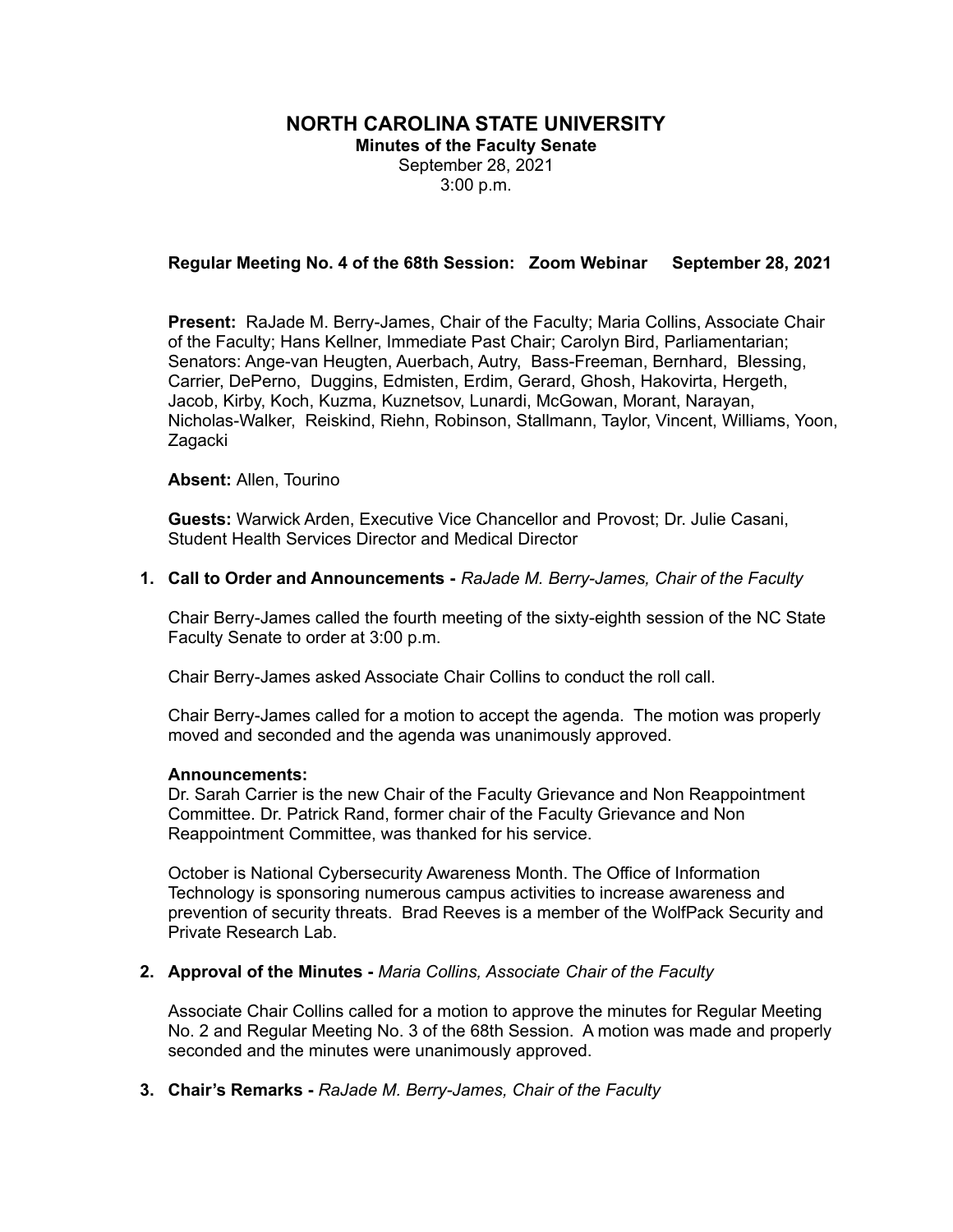Chair Berry-James reported that Dr. Joy Gaston, Senior Advisor for Advancing Diversity, Equity and Inclusion and Program Coordinator and Professor of Higher Education, delivered a powerful keynote address on the importance of including diverse populations and perspectives to developing innovative solutions around complex problems.

Chair Berry-James also reported that she spent time with panelists on different stages of the Faculty Tenure Career path. In addition to sharing insight on research, teaching and engagement, the panelists also talked about collaboration and networking in breakout sessions. Chair Berry-James thanked the Research and Leadership Academy moderators for inviting her and the other panelists to talk about grant writing, collaboration, life balance, publishing and building your reputation.

Chair Berry-James continued by acknowledging Laura Kroeger, Research Operations Program Manager in the Office of Research and Innovation, for hosting a great webinar and teaching new skills and Zoom etiquette.

**4. Provost's Remarks and Q&A -** *Warwick Arden, Executive Vice Chancellor and Provost* Provost Arden reported to the Faculty Senate that campus-wide vaccination rates were 79% at the end of September; staff are 75% vaccinated and faculty are 93% vaccinated. COVID numbers remain low; positive numbers from surveillance are below 1% and are frequently below ½ percent.

Provost Arden continued by reporting on the two dean searches that are ongoing: the College of Education and the College of Veterinary Medicine, chaired by Dean McGahn and Dean Hinks respectively.

Provost Arden also reported on two recently appointed committees. The first being the 2021 University RPT Committee, chaired by Christopher Rolland, Physics Department; members will serve a two year term. The second, newly appointed committee is the Honorary Degree Committee, which Provost Arden chairs. Provost Arden encourages the Faculty Senate to make appropropriate nominations, particularly for candidates who would double as a commencement speaker.

# **Questions and Discussion**

Senator Kuznetsov: Senator Kuznetsov expressed concern about hiring procedures of tenure track faculty. He observed that over the past 22 years, there has been a gradual taking away of faculty rights and faculty importance on hiring.

Provost Arden responded that the university hires a lot of faculty. Over the past 10 years the university has hired over 500 tenure track faculty. In the vast majority of cases, when faculty are hired into a department there is a departmental vote among departmental voting faculty and a separate vote for tenure. Provost Arden disagreed with Senator Kuznetsov's statement in regards to there being a rampant disenfranchisement among the faculty across the university. Provost Arden stated he would like specific examples where this has occurred.

**5. Classroom Contact Tracing -** *Dr. Julie Casani, Student Health Services Director and Medical Director*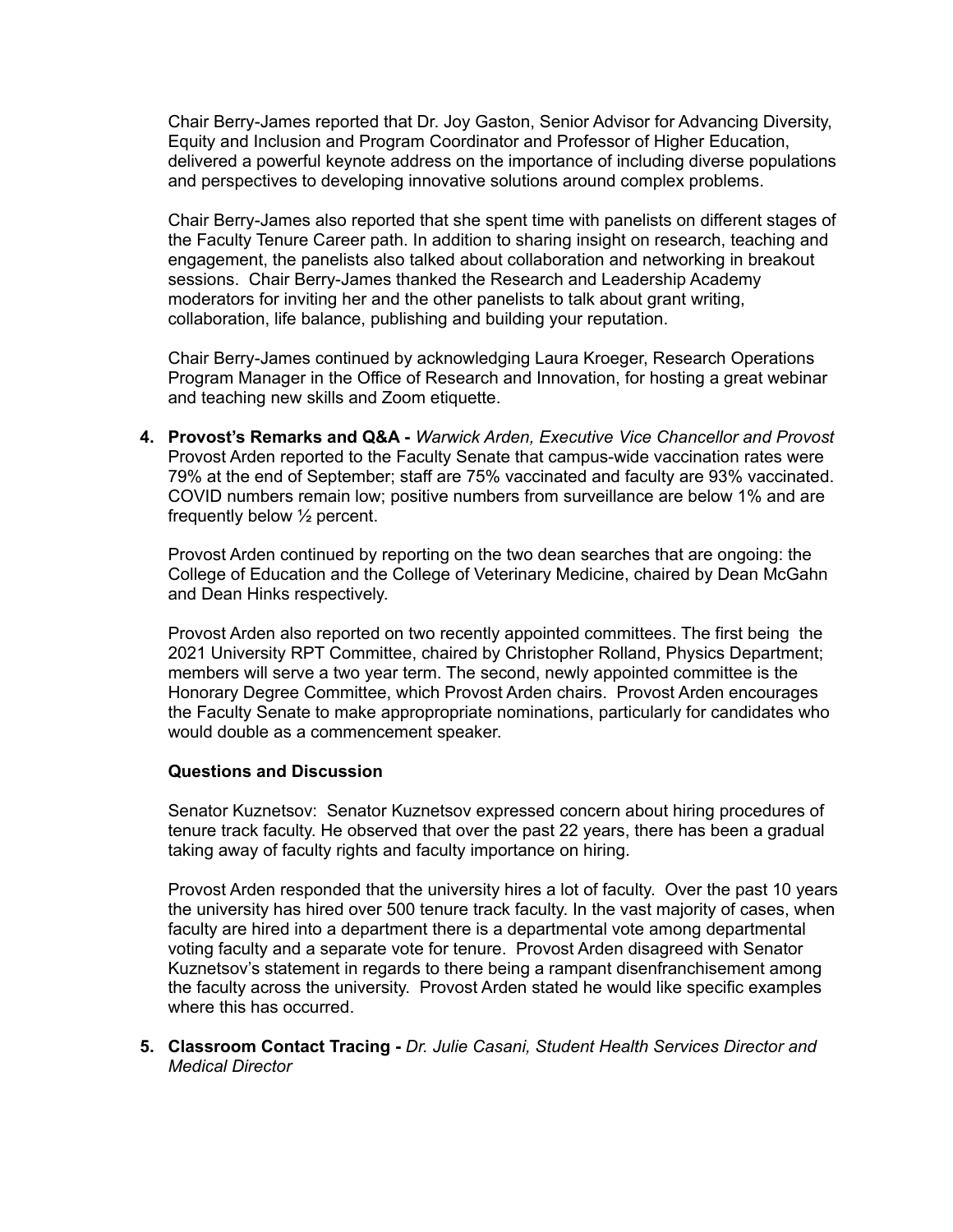In this presentation, Dr. Casani explained the Classroom Contact Tracing Program. This program is an adjunct to the individual contact tracing program where people who have tested positive are contacted in addition to any close contacts. They are monitored daily via telephone calls and questionnaires about symptoms. Positive cases are given referrals for testing and advice on next steps.

The goals of the Classroom Contact Tracing Program include

- a. beginning contact tracing from classroom contacts
- b. notifying instructors if they didn't know already
- c. identifying clusters and transmission early in order to provide flexible measures to respond to cases
- d. performing classroom COVID surveillance
- e. reinforcing testing and protective measures in the classroom.

Dr. Casani stated that she hears of positive cases through six or seven different sources: students self-report, people upload their results, and WolfTRAKS, to name a few. A list is generated and from the list Dr. Casani begins the classroom contact tracing.

Dr. Casani continued by stating that she now has super user access for SIS and can pull down a wide variety of rosters. Initially, given the complexity of the systems they were working with, there were missteps and delays that have since been improved upon. Now instructors are frequently informed in less than six hours of knowing that someone tested positive.

Between the dates of August 19 - September 26, 2021, the university worked with 504 students and 2,257 classes; 746 broad messages were sent before September 12, 2021 and 400 focused messages were sent to close contacts.

Dr. Casani shared a graph of the positive rates in classes. The graph showed that there is not a lot of difference between a baseline rate and the subsequent rate. Huge gaps are not shown, which means classrooms are relatively safe. If there were significant transmission in the classroom, the gaps between the blue and yellow lines on the graph would be enormous. Dr. Casani went on to say that it has a lot to do with the baseline vaccination coverage and also a lot to do with wearing masks.

The majority of undergraduate students and graduate students, regardless of their housing status, are exempt either due to vaccination status or recent infection. About 7500 students are required to be tested, and there is a 5% non-compliance rate among those students. There is also a subgroup who lives in university housing or Greek Village housing where a significant proportion are vaccinated and are exempt from testing.

There is a 48% noncompliance rate among staff and faculty who are required to receive COVID testing; 8,961 are exempt. The vaccination rates are lower among the non degree students. Dr. Casani suspects that if Covaxin were authorized by the WHO, the vaccination rate would be well over 80%.

Dr. Casani added that Student Health has the ability to test for the flu and COVID, but it is a specific test that's clinically indicated. Student Health is being very aggressive with the flu vaccine campaign and have already started giving the flu vaccines; there are 7,000 flu vaccine doses. Dr. Casani mentioned that HR is also offering flu vaccines.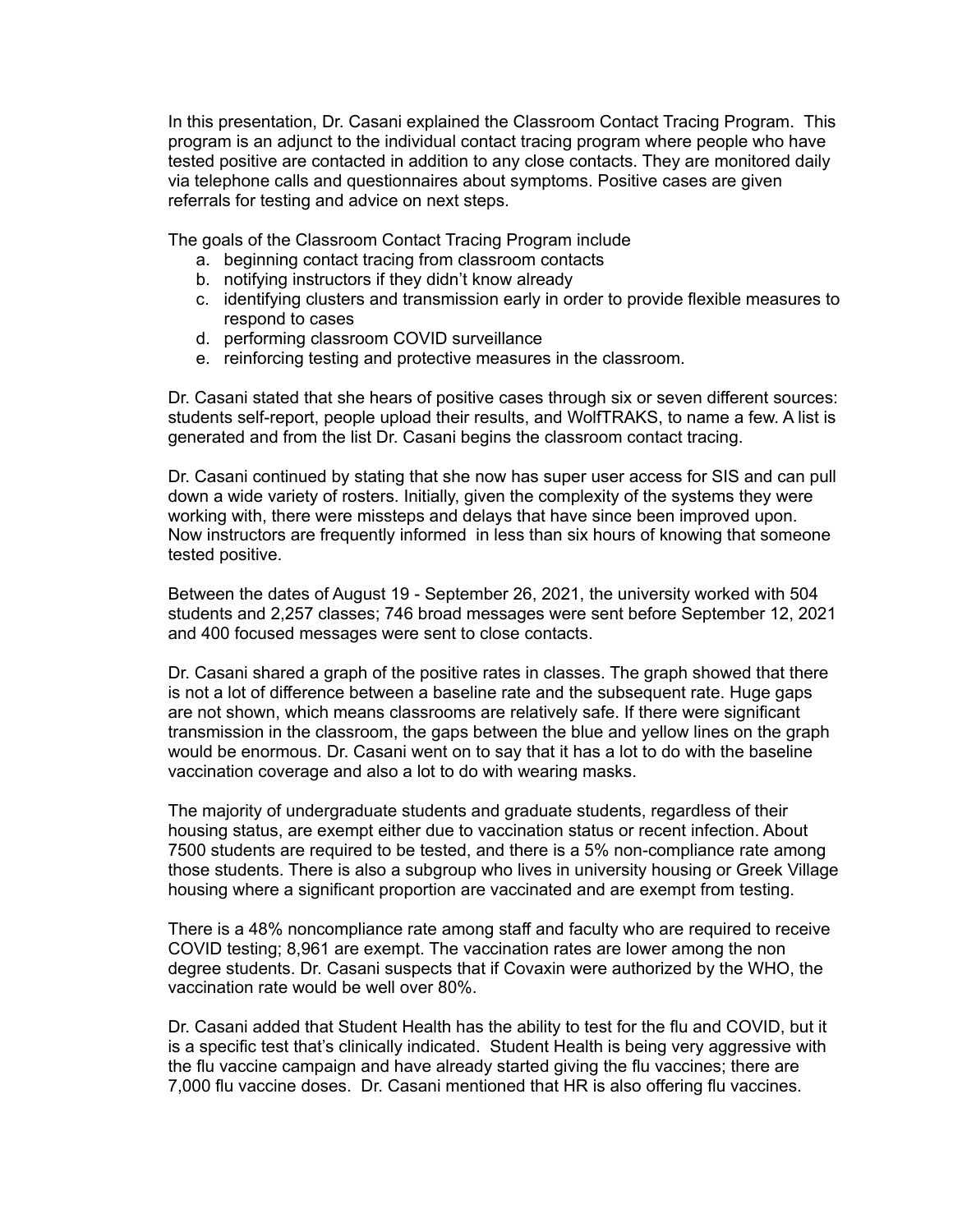There are two ways to get a flu vaccine through Student Health: make an appointment at the pharmacy or via a walk-in clinic that's close to your workplace.

### **Questions and Discussion**

*Senator Robinson:* I hugely admire your diligence and effort. I worry, however, that a one person staff for classroom contact tracing works only when cases are low. What happens if we get a surge at the start of the spring semester? Is this approach sustainable under a higher caseload?

Dr. Casani responded that it is probably not sustainable the way it is currently structured. Student Health is overwhelmed right now with vaccines of all sorts. They are currently doing flu vaccines, COVID vaccines, and rabies vaccines. One of the things that has been extremely valuable is the collaboration with faculty. Faculty have been more comfortable about sending messages out and working with Student Health.

*Senator Auerbach:* With Delta and the knowledge of aerosol transmission, it would seem that the definition of close contact is outmoded, particularly in windowless and ventilation challenged classrooms.

Dr. Casani responded that this is a concern, which has been presented to the State Health Department. There's more data that is still needed. Even though some classes moved to hybrid, the university did not see something the second week. I believe that a person's ability to be infected depends on a lot of variables other than just it's in the air. It has a lot to do with personal immunity, susceptibility at the time, prior infections, and vaccine status.

*Associate Chair Collins* shared other questions received from guests. What is the selection criteria for the courses that were chosen for the graph? Can you explain again what the high yellow peaks were in the graph?

Dr. Casani answered that the selection criteria included classes that had more than one case. The blue line is the first week of positive rates and the second line is for those that were positive their second week. The yellow lines are the change in cumulative rates.

*Senator Duggins*: Can the vaccination rates by college be added to the dashboard?

Dr. Casani was not able to address this question about the dashboard since she does not manage the dashboard.

*Senator Duggins:* Are we accounting for how many students are actually showing up? In a class that has remote options, I would not expect to see higher transmission rates if only a third of the classes are showing up in person. So if we're using a denominator based on census data of how many students are in the class, I think we might be vastly undercutting what the rate is.

Dr. Casani agreed and stated that most of the classes, for the first three weeks, were not moving largely online. As we move through, the data will be different.

There are only a small handful of classes that are seeing cases every single week. Those would be the ones indicating some of the things you are talking about, where the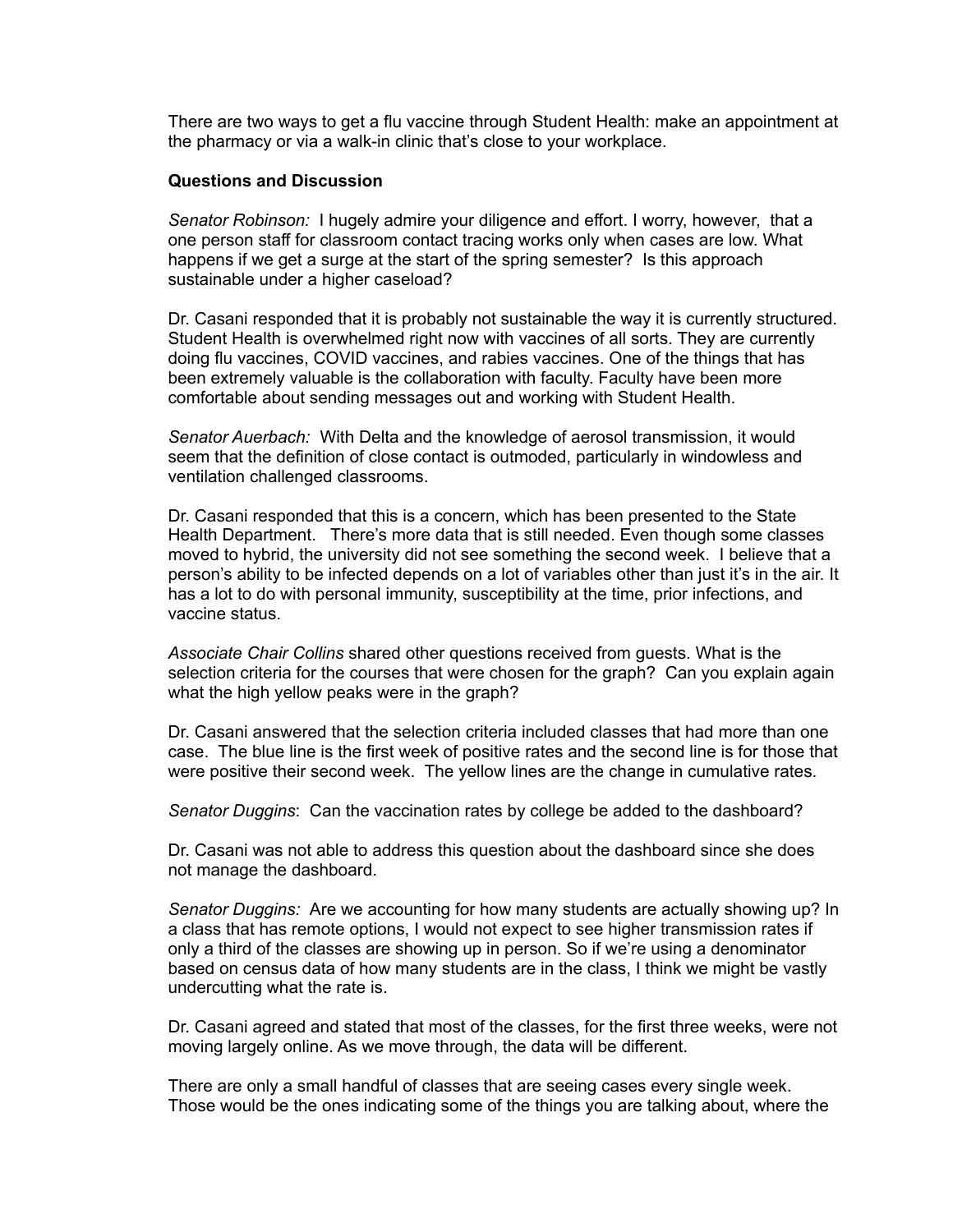denominator would change but the frequency of seeing that class on my list would increase.

Chair Berry-James asked a question on behalf of a guest: Is the University planning to offer COVID booster shots for individuals who are eligible?

Dr. Casani answered that booster shots are available by appointment through Protect the Pack.

*Senator Riehn:* Do you have any indication whether football games or similar activities have led to increased transmission of the virus?

Dr. Casani responded that there has not been any major surges after football games.

Associate Chair Collins on behalf of a guest: What is the mechanism for communicating which faculty and staff are required to be tested? Is this still being tracked by the Pack Ready sheet?

Dr. Casani responded that as far as she knows, it is.

*Senator Carrier:* Why is the newly approved vaccine you mentioned of relevance, and why will it impact vaccination rates?

Dr. Casani responded that Covaxin is not a newly approved vaccine and has not been authorized by WHO. If it were to get authorized, then all of the people who were vaccinated with Covaxin would count towards the numbers as being fully vaccinated. It would add to our fully vaccinated population.

*Senator Williams:* I'm wondering about the campus sites that are carrying the flu vaccine and whether or not the senior strength will be available at those sites.

Dr. Casani responded that she was not sure.

Question from guest: Will there be a Moderna booster available on campus soon?

Dr. Casani answered that as soon as Moderna is authorized for a booster, then the university will make that available. The same goes for the J&J vaccine.

## **6. Old and New Business**

a. Report from the Academic Policy Committee in respect to CUE recommendations, US-DEI - Paul Williams

Senator Williams reported that there has been a proposal from CUE to change the US diversity requirements to the US diversity, equity and inclusion requirements. Two issues that the Academic Policy Committee has identified are the issue that involves the content of the decision and if it is a change in GED requirements. Also, there is theissue of the process for how this decision is made. The committee invited Darby [Orcutt](mailto:dcorcutt@ncsu.edu) to the next meeting on October 5th. Daneka Scott will attend the October 19th committee meeting.

*Senator Auerbach:* Do you think you can find out all of the facts and come to a conclusion before it all becomes a fait accompli?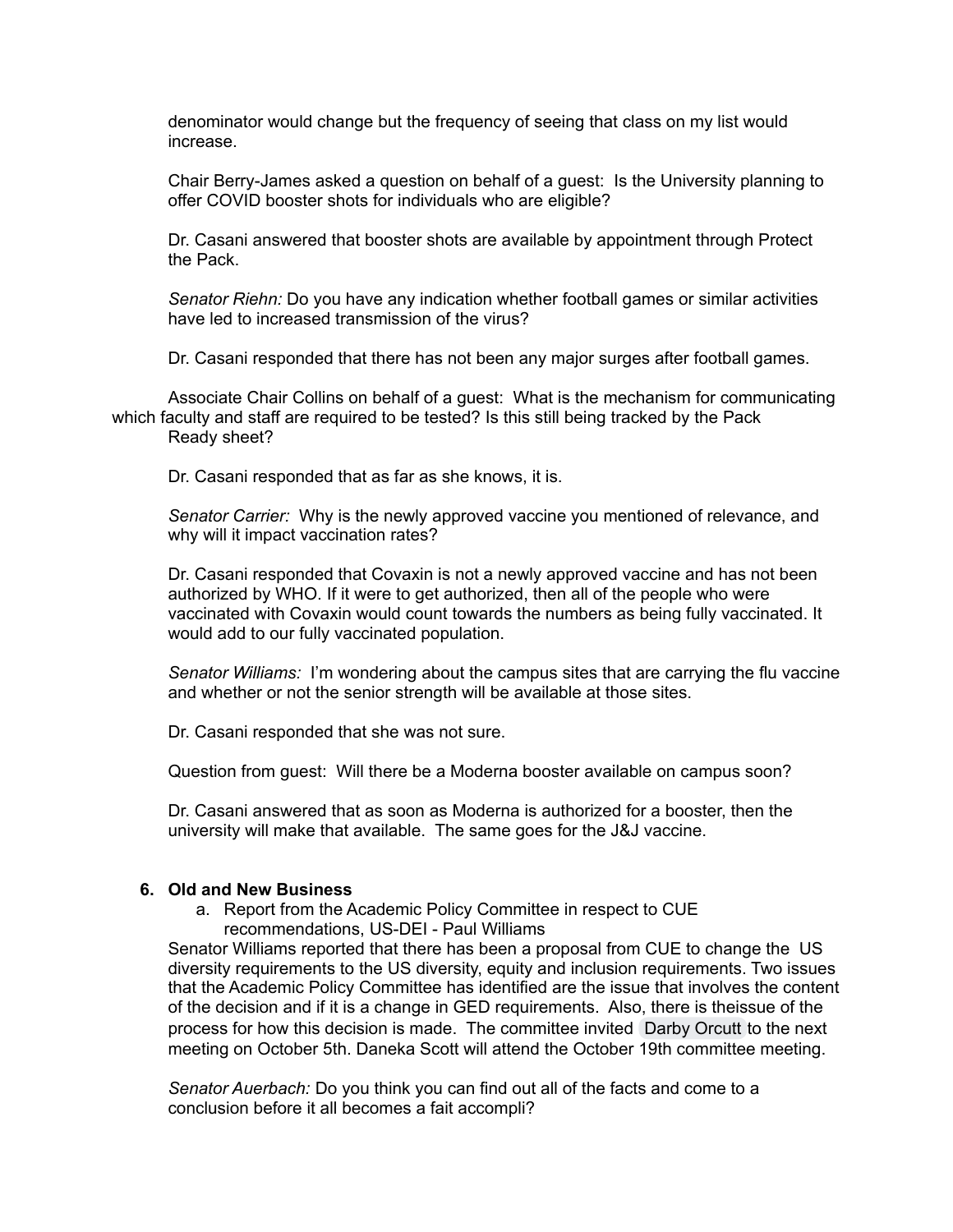Senator Williams responded that he is doubtful because the proposal will be voted on on October 8th. The committee will push hard to postpone any final decision until members have had a chance to provide input, otherwise it's done.

*Senator Morant:* I serve on CUE, and we were given a charge at the beginning of the year from Brett Smith to review the USD category objectives. There were a few opportunities for things to go back to the colleges, so each college curriculum committee had the opportunity to review their proposals and discuss them with faculty. At the end of last semester, we voted on several of the proposals. The decision to no longer make it a co-requisite and the decision to have it stand at three hours has been voted on and passed. The document that most recently went out from Darby Orcutt was a review of the actual wording of those three objectives that came out of CHASS. Since it was not a big change, it was voted to send them forward for additional tweaking. I would say that the initial conversation around the requirement was more of a continued conversation. Brett came in and gave the charge to move that conversation forward and to make some progress.

*Senator McGowan:* Over the course of a year, the committee involved every single college, worked on this document, and came up with what we believed the recommendation should be. We then sent the document forward to the provost in an advisory capacity.

b. Graduate Rights and Responsibilities - Eileen Taylor

Senator Taylor shared a link to the GRR that the Graduate Affairs Committee worked on last year. the committee is working to develop a uniform document that all graduate students have a clear understanding of their rights and responsibilities and also that faculty have a shared understanding of what graduate students are expected to do.

Senator Taylor asks senators to review the document and provide feedback via the link that she shared.

*Senator Bird:* Can the Graduate Students Rights document be shared out in Departments?

Senator Taylor responded that it can be shared.

Chair Berry-Jams asked Marc Hoit to explain more about the IT Risk Committee and how the faculty senate can help. Marc explained that he needs faculty perspectives on technology use. It does not necessarily need to be a faculty senator.

#### **7. Issues of Concern -** Chair Berry-James

Faculty Issues of Concern can be submitted at any time to a senator or to [faculty\\_senate@ncsu.edu.](mailto:faculty_senate@ncsu.edu) Minutes from each Faculty Senate committee are posted on the Faculty Senate website so progress on issues/discussions can be monitored by all.